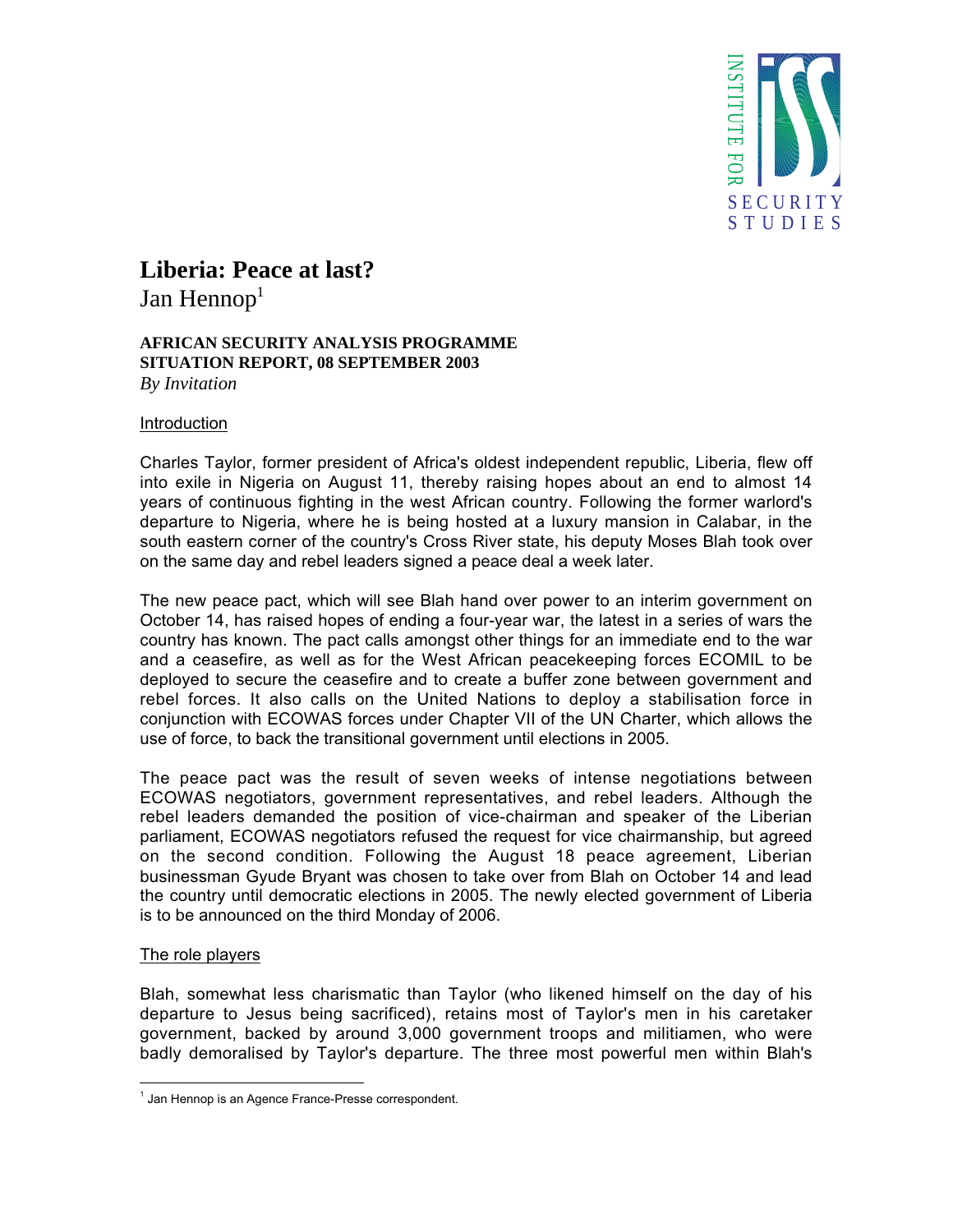administration remain Minister of Defence Daniel Chea, Foreign Minister Lewis Brown, who replaces Monie Captan, and Reginal Goodridge, the Information Minister.

There are two rebel groups fighting in Liberia. The main group, which has an estimated fighting force of some 3,000 men is called the Liberians United for Reconciliation and Democracy (LURD). LURD operates to the north and north east of the capital and is now headquartered in Tubmanburg, some 40 kilometres north of Monrovia, although their rear headquarters remain in Vionjama, about 600 kilometres north east of Monrovia in Lofa County, from where they launched their march on the capital four years ago.

LURD is commanded by its president, Sekou Damate Conneh, a Muslim, and its political arm is being headed by Sekou Fofana, who also acts as the rebel group's spokesman. Another powerful actor within LURD is its chief-of-staff General Seyea Sherrif, a former cacao farmer who also plays the role of the main negotiator with the UN's humanitarian arm (OCHA). Sherrif coordinates LURD's military positions and commanded LURD's forces as they fought their way down its northern road up to Monrovia's main bridge around mid-July (see map below). Sherrif has promised to open the interior of the country to humanitarian aid, but admitted to UN officials that he has difficulty in contacting his troops on the ground and UN negotiators handed him a copy of the peace deal signed in Accra only three days after it was signed. Thus, so far no aid has been able to reach hundreds of thousands of displaced people in camps, who are surviving on the barest essentials, such as fish caught in rivers, and cassava.



# **Map 1: Rebel offensive and rebel held territory Source: ReliefWeb**

LURD, like the majority of government forces, have very few uniforms and most of the fighting has been done in typical American "gangster rap" clothing, combined with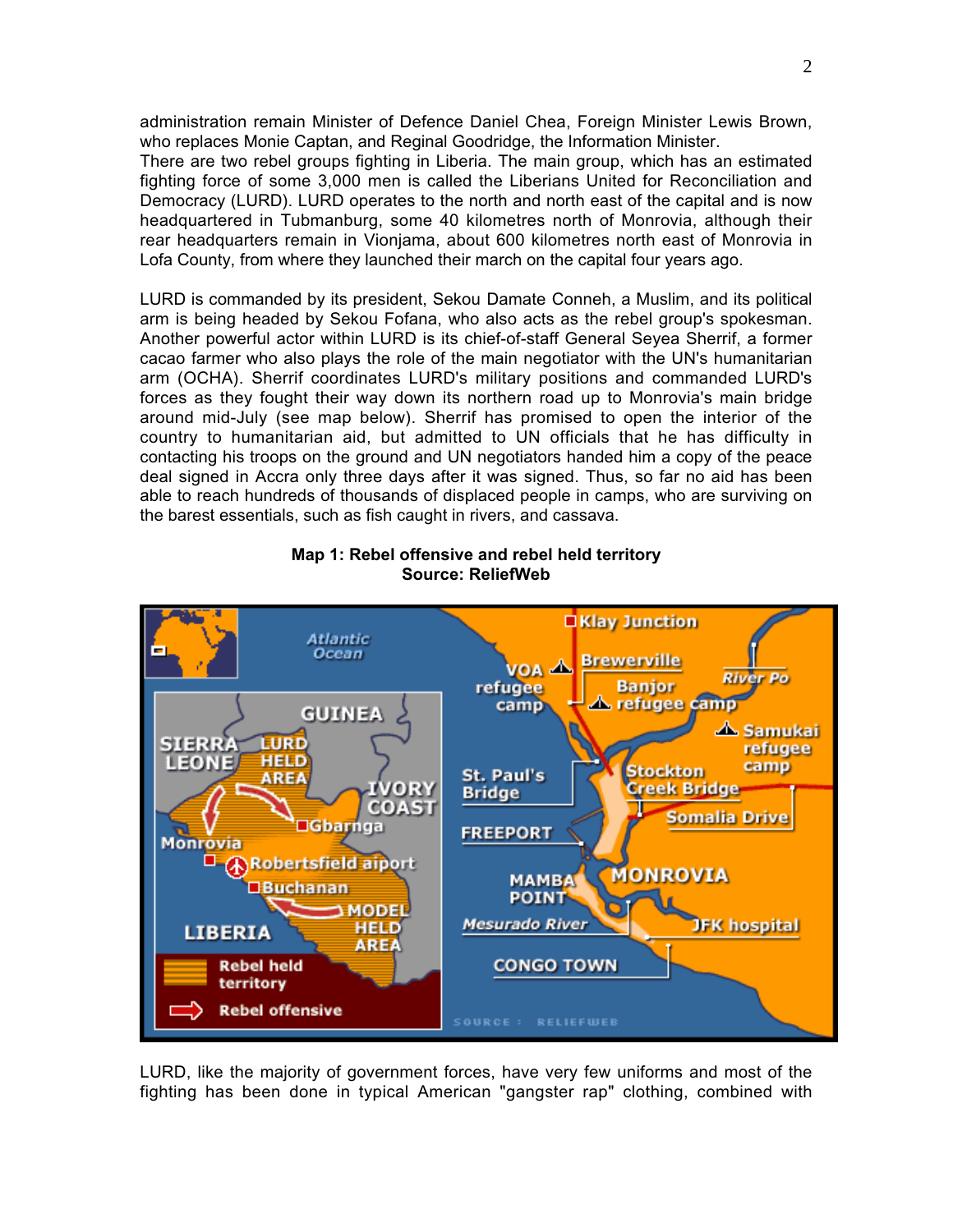women's dresses, wigs and bandannas. The rebels are heavily armed with AK47 assault rifles, both normal and folding butt, RPG-7 rocket grenade launchers, and LMGs mounted on the back of fast-moving pick-up trucks have also been spotted. The majority of their forces are child soldiers (the UN estimates that some 80 percent of the rebel and government forces consist of child soldiers), called the SBUs (Small Boy Units), and drugs including marijuana and crack are freely available.

Both the rebels and the government deny the existence of child soldiers and when they do, they say the SBUs were involved in carrying food and water and never did any fighting. Around the end of August, three child soldiers, all of them with gunshot or rocket wounds were interviewed in a LURD hospital in Tubmanburg. All three admitted proudly to being involved in heavy fighting around the Gabriel Tucker Bridge in northern Monrovia. The youngest said he was 13 and the oldest claimed to be 19, but was estimated by doctors at around 16 years of age. There is also a number of women fighters within LURD, commanded by "Black Diamond", the *nom de guerre* for a young woman who joined the rebel forces after being gang-raped by government forces two or so years ago.

To the south of Monrovia, Liberia's second rebel group, the Movement for Democracy in Liberia (MODEL) controls the southern counties including parts of Grand Bassa, Rivercess and Sinoe counties (see map above). They are also in control of Buchanan, Liberia's second port city in Grand Bassa. Less is known about MODEL, which is led by Thomas Nimeli. MODEL is a split faction of LURD, after ethnic tensions surfaced in the main rebel movement, which consists largely of the Mandingo tribe, while MODEL has mainly fighters belonging to the Krahn ethnic group. Its forces are estimated to number around 1,500, and are armed and operate in the same way as LURD. At the time of writing, the UN was having difficulty contacting MODEL because all cellular communication had been destroyed in Buchanan.

## The current military situation in Liberia:

ECOMIL forces, consisting of three battalions of Nigerian peacekeepers (no more than 2,000 troops at present) and one battalion of Malian and Ghanian forces, have secured Monrovia as far as Robertsfield International Airport, about 55 kilometres to the south and the Po River Bridge, 14 kilometres to the north of the city. However, although the ceasefire has been signed, the situation on the ground in Liberia remains tense. There have been regular reports of skirmishes between government forces, especially militia, who remain loyal to Taylor, and both LURD and the smaller group, MODEL. Several reports situate the skirmishes between government and LURD forces in Gbarnga, some 130 kilometres north of Monrovia, and those between government and MODEL on the road to Buchanan. Until a week ago, fresh blood and empty cartridges bore testimony to these skirmishes. It was unknown, though, whether these skirmishes were the signs of an ongoing offensive between government and rebel forces, or whether word of the peace deal had not yet reached troops on the ground.

Civilians in Monrovia have expressed fear of government militias, who apparently cross over the bridges at night and have been implicated in revenge attacks on the local population whom they accuse of complicity with the rebels. In fact, both ECOMIL and the UN have accused government militias of shooting into the air, harassing an already spooked civilian population and looting their possessions when they flee.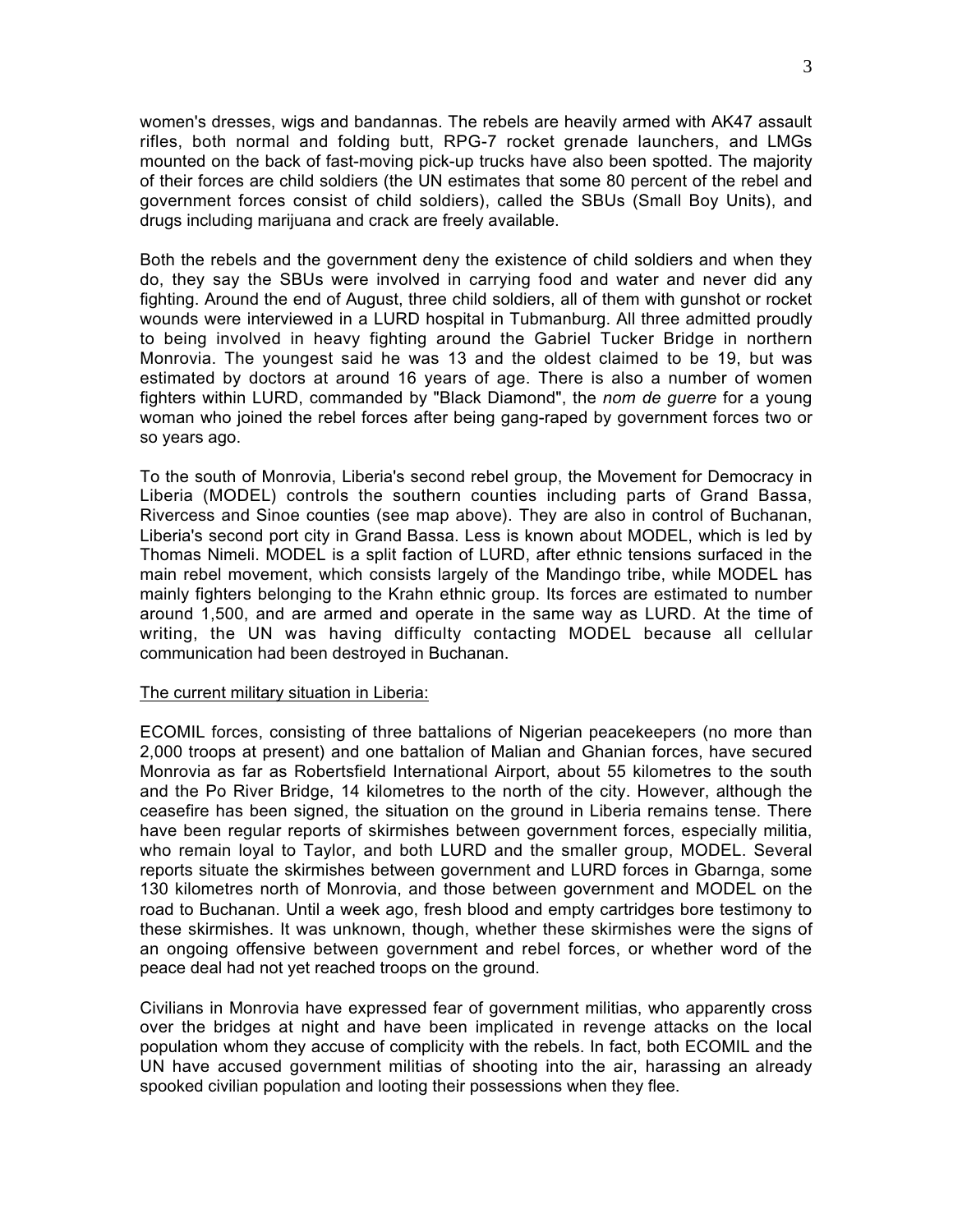Meanwhile, LURD has pulled back from its positions in Bushrod Island, north of Monrovia's Mesurado River which is spanned by the city's only two bridges, scene of the heaviest fighting in July. Several unarmed LURD commanders have been spotted in the area, as well as vehicles identified as belonging to LURD. It seems that even though the Gabriel Tucker Bridge (the New Bridge) and the Mesurado River Bridge (The Old Bridge) had been opened to the general population, the invisible frontline remains, with rebels reluctant to cross into the city centre, while government troops said they feared for their lives by taking the chance of crossing into Bushrod Island. Bushrod Island is now in control of ECOMIL, has been declared a gun-free zone and cars are regularly searched. It is impossible to say, however, whether LURD has indeed withdrawn all its weaponry or has formed caches, which could be redeployed in the event of the peace pact failing.

### Monrovia:

Monrovia can be divided into two parts, separated to the north and south by the Mesurado River, which is spanned by two bridges, where most of the fighting in the city took place. The two bridges are the only link between the north and south (see map 1 above). To the north is Bushrod Island, which contains Monrovia's port and which was heavily looted by both civilians and rebels on the last day before the rebels' retreat to Tubmanburg. Bushrod Island is linked to the southern city centre, which Monrovians refer to as "in town" Monrovia, by two bridges. The newer bridge of the two is the concrete Gabriel Tucker Bridge, which was built in 1979, but has since not had any upkeep and was extensively damaged in the fighting towards the end of July and early August. It was feared that the bridge might collapse just after it was reopened, but so far it seems to be holding. It spans Providence Island in the middle, the first settlement of the slaves in 1817. The second bridge, about 500 metres towards the west, is called the Old Bridge or the Mesurado River Bridge, and is built from steel and wood. It's a much more hazardous crossing with wide gaps in the road surface.

Infrastructure within the capital, except for the outer shells of buildings, has almost completely been destroyed in the fighting. The electrical power station, brewery and water works were looted or destroyed, although UN personnel said they were able to recover some of the electricity generators.

The Freeport of Monrovia is a deepwater port with a draught of about 9 metres, according to the harbour pilot, Captain Q. Baci, an Albanian who has been working there for the past seven years. There is berthing space for at least two small cargo or container ships, but entering the harbour is extremely hazardous, as several sunken ships pose underwater obstacles and, because of fighting, the harbour has not been dredged for years. Captain Baci estimates that, currently, only 50 percent of the channel leading into the harbour could be used.

The port area is currently littered with at least a thousand containers, now rendered useless because their sides have been ripped open or badly damaged in the looting of 13 August. A major job in the harbour would be to clear it of looted containers, because there is no more space for any new containers to be brought in. Compounding the problem is the fact that the pilot boat has been looted, rendering it useless and all shipping traffic into the port has to be directed by way of two-way radio. Security at the port is being handled by the Nigerian ECOMIL troops, who have a machine-gun post near the docking beths and an Armoured Personel Carrier (APC) with some four or five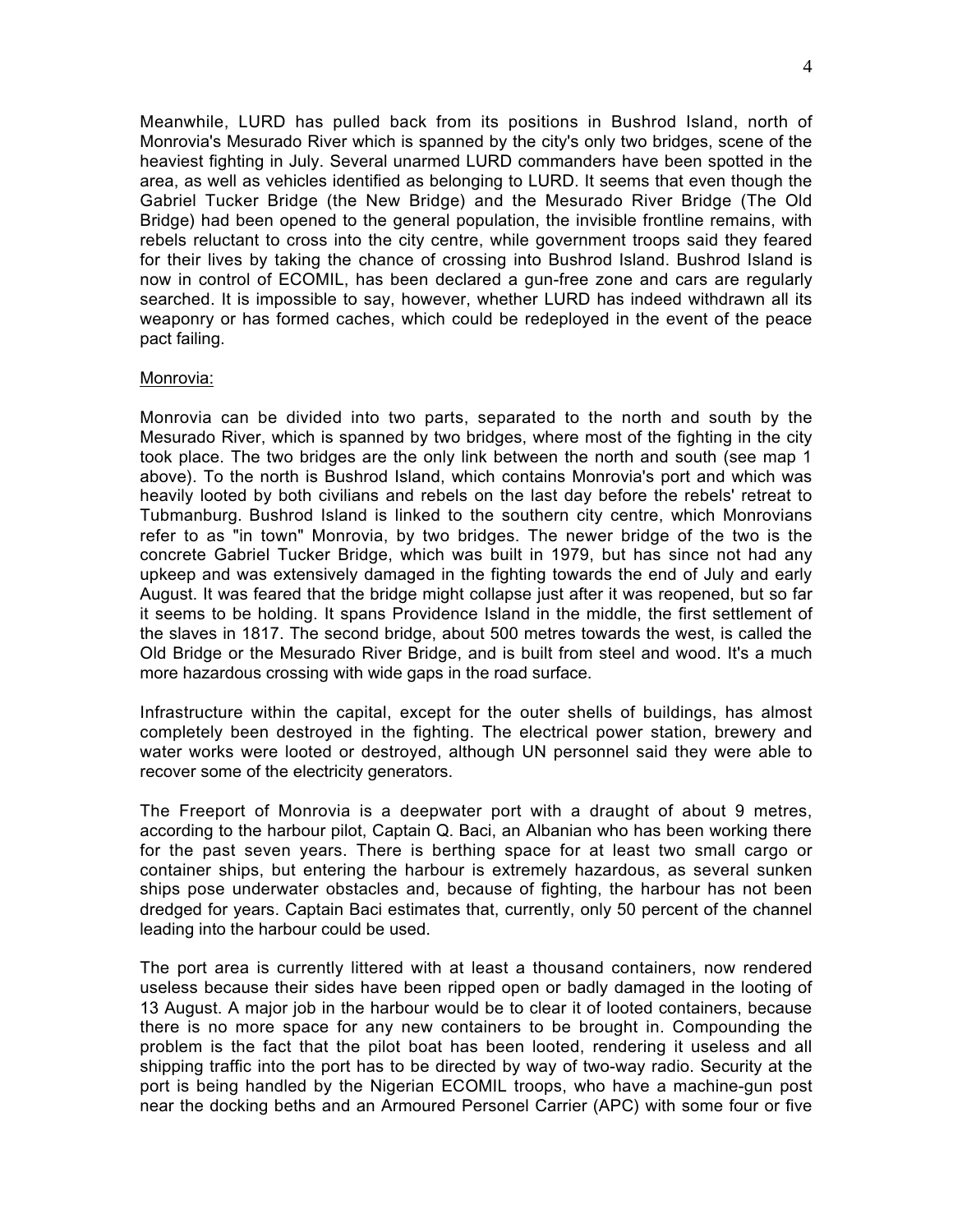troops parked at the entrance. At the time of writing US Marines were also conducting regular patrols of the port area. But the Marines, except for about a platoon, have since pulled back to their amphibious ships anchored around five nautical miles off the coast, still making security a concern within the port.

Robertsfield International Airport is located around 50 kilometres south of Monrovia and has one of the longest runways in western Africa, able to accommodate any size plane, including 747s and Antonovs. It is currently guarded by a company of Nigerian ECOMIL soldiers who do regular sorties around the perimeter. There are walls and fencing around the airport but this is decayed in parts. There were some 150 US Marines at the airport as well, but they have since pulled back to their ships, leaving guard duty in the hands of ECOMIL. There is easy access to both the tarmac and the ECOMIL headquarters, which is situated about 300 metres to the left of the airport terminal.

#### Displaced people:

There are literally hundreds of thousands of displaced people in Liberia. During the height of fighting and before the Gabriel Tucker Bridge was reopened, the UN estimated that there were some 450,000 displaced people in Monrovia alone (the city has an estimated population of about 1.3 million).



## **Map 2: IDP Populations in Monrovia Source: HIC Liberia/ReliefWeb/OCHA**